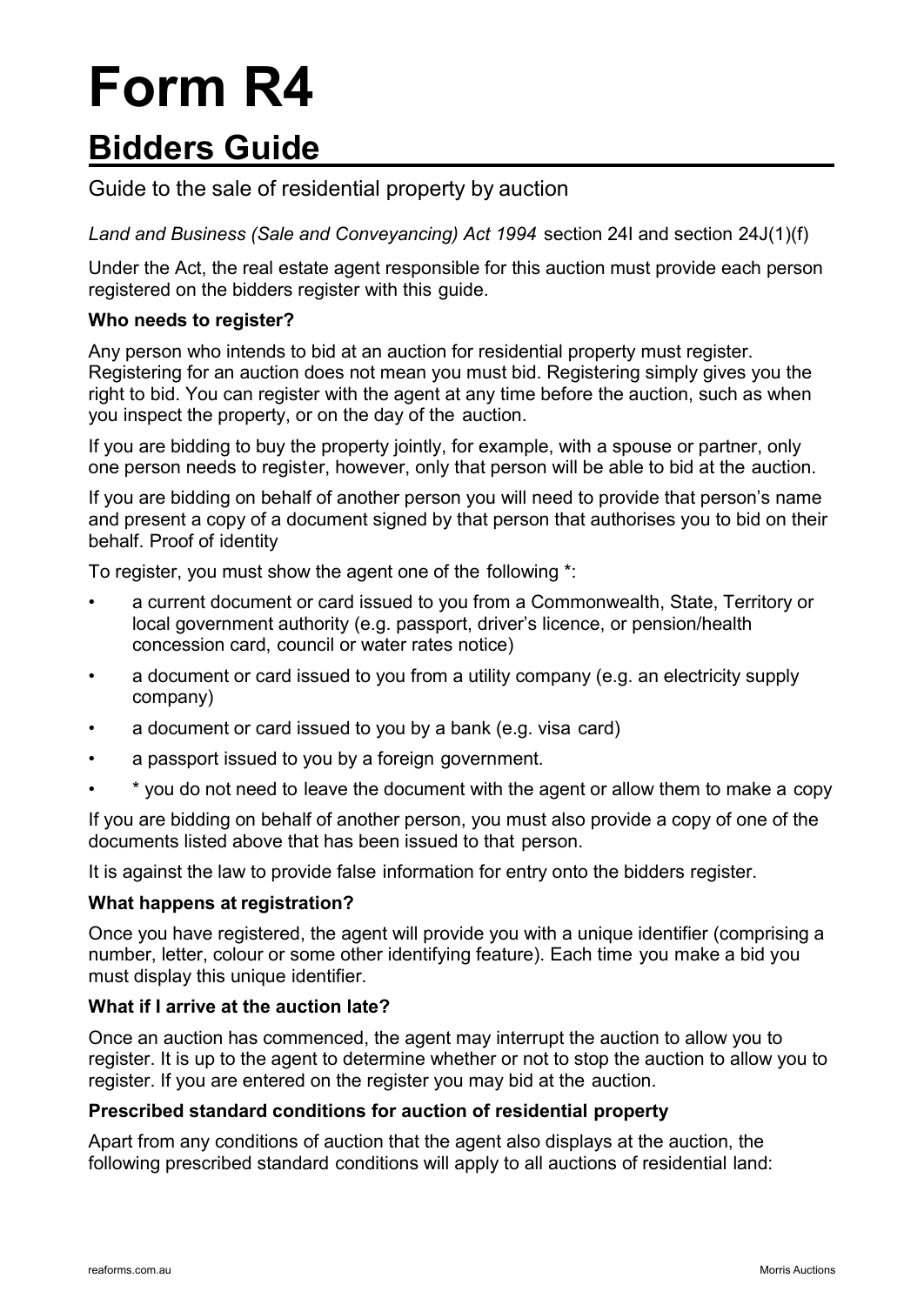- a) any person may bid in the auction in person, or by their proxy or representative, subject to the conditions of auction;
- b) the vendor's reserve price will be as recorded in the auction record;
- c) to make a bid a person must be registered in the bidders register, having satisfied the requirements as to proof of identity and, if applicable, authority to bid as a proxy or representative;
- d) the auctioneer will only accept a bid if the person making the bid displays a unique identifier (comprising a number, letter, colour, or some other identifying feature) allocated to the person by the auctioneer
- e) the auctioneer will, when accepting a bid, audibly announce the unique identifier so displayed by the bidder;
- f) the auctioneer may refuse a bid if of the opinion that it is not in the best interests of the vendor, and will not be obliged to give any reason for refusing a bid;
- g) the auctioneer may make bids on behalf of the vendor but not more than 3 such bids and only for amounts below the reserve price; any such bid will be audibly announced by the auctioneer as a "vendor's bid";
- h) bidding increments will be accepted at the discretion of the auctioneer;
- i) the person accepted by the auctioneer as having made the highest bid at or above the reserve price will be the purchaser and that bid will be the purchase price;
- j) the auctioneer will not accept a bid made after the fall of the auctioneer's hammer;
- k) unless otherwise agreed in writing by the purchaser and the vendor before the commencement of the auction—
	- (i) a contract for the sale of the property, in the form displayed by the auctioneer at the auction, will be completed and signed by or on behalf of the purchaser and the vendor immediately after the fall of the hammer; and
	- (ii) the purchaser will pay a deposit immediately after the fall of the hammer, as specified in the conditions of auction\*;
- l) the auctioneer will have irrevocable authority, after the fall of the auctioneer's hammer, to complete and sign the contract on behalf of the purchaser or the vendor, or both; completion and signing under that authority will be at the auctioneer's discretion in the event of breach by the purchaser of any of the conditions of auction;
- m) the cooling-off rights under section 5 of the Land and Business (Sale and Conveyancing) Act 1994 do not apply to a sale by auction or a sale on the day of auction to a person who has made a bid in the auction (whether in person or by their proxy or representative).
- \***NOTE**: Conditions of auction includes conditions displayed by the auctioneer at the auction as conditions of the auction, together with the standard conditions set out above.

#### **Dummy and vendor bidding**

It is against the law for the vendor of the property, or a person acting on behalf of the vendor, to make a bid at the auction. This type of activity is called dummy bidding and can attract a maximum penalty of \$20,000.

However, the vendor of the property is entitled to have up to three bids made on their behalf by the auctioneer, who must announce each such bid as a 'vendor bid'. The amount of a vendor bid must be less than the vendor's reserve price.